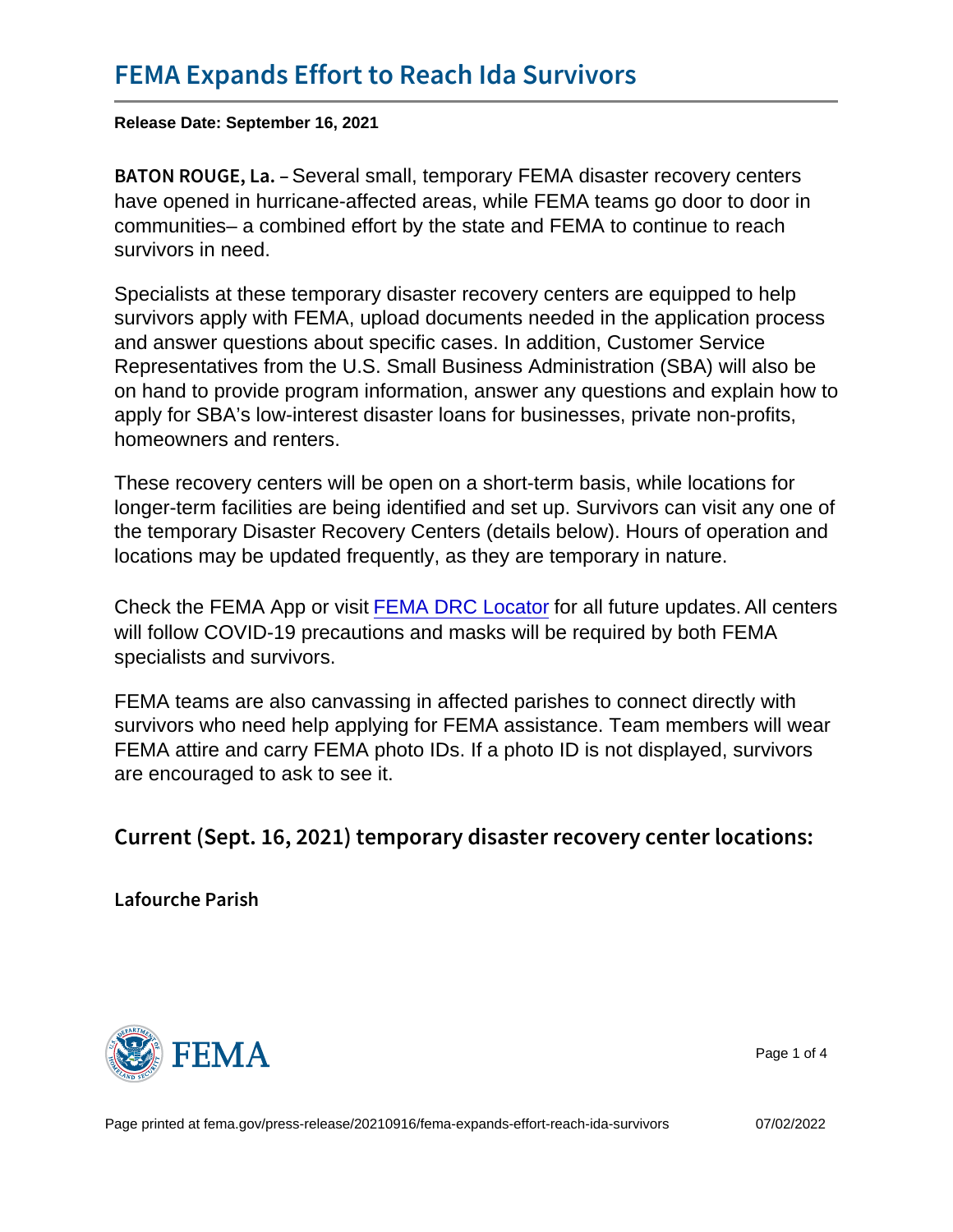Lafourche Parish Government Complex

4876 Highway 1 Raceland, LA 70394 Hours of operation: 8 a.m. – 5 p.m.

Jefferson Parish

Jefferson Health Department

1855 Ames Blvd. Marrero, LA 70072 Hours of operation: 8 a.m. – 6:00 p.m.

Jean Lafitte Senior Center

4927 Treasure Blvd. Lafitte, LA 70067 Hours of operation: 10 a.m. – 5:30 p.m.

Plaquemines Parish

Belle Chasse Library

8442 Highway 23 Belle Chasse, LA 70037 Hours of operation: 8 a.m. – 6 p.m.

Rev. Percy Griffin Community Center

15577 Highway 15 Braithwaite, LA 70040 Hours of operation: 8 a.m. – 4 p.m. (Thursday, Sept. 16: open  $2 - 4$  p.m.)

YMCA Buras

36342 Highway 11 Buras, LA 70041 Hours of operation: 8 a.m. – 6 p.m. (Thursday, Sept. 16: open 2 – 6 p.m.)



Page 2 of 4

Page printed at [fema.gov/press-release/20210916/fema-expands-effort-reach-ida-survivors](https://www.fema.gov/press-release/20210916/fema-expands-effort-reach-ida-survivors) 07/02/2022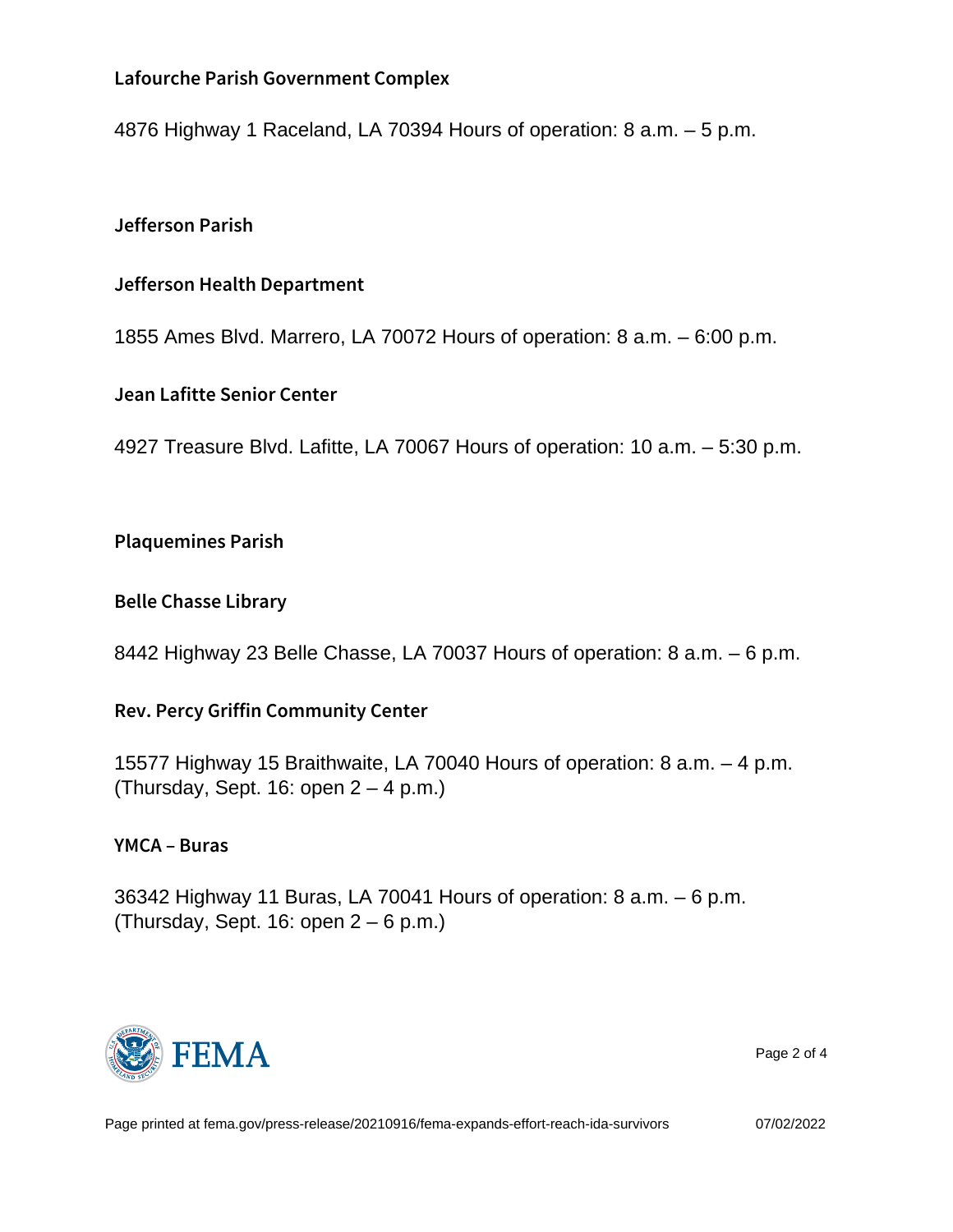Tangipahoa Parish

Tangipahoa Parish Library-Hammond Branch

314 E. Thomas St. Hammond, LA 70401 Hours of operation: 10 a.m. – 6 p.m.

Orleans Parish

Cut Off Recreation Center New Orleans

6600 Belgrade St. New Orleans, LA 70131 Hours of operation: Weekdays: 10  $a.m. - 6 p.m.$  (Saturdays:  $9 a.m. - 2 p.m.$ ; Sundays: closed)

Joe W. Brown Recreation Center

5601 Read Blvd. New Orleans, LA 70127 Hours of operation: Weekdays: 10 a.m. – 6 p.m. (Saturdays: 9 a.m. – 2 p.m.; Sundays: closed)

Milne Recreation Center

5420 Franklin Ave. New Orleans, LA 70122 Operation Hours: Weekdays: 10 a.m. – 6 p.m. (Saturdays: 9 a.m. – 2 p.m.; Sundays: closed)

Rosenwald Recreation Center

1120 S. Broad St. New Orleans, LA 70125 Operation Hours: Weekdays: 10 a.m. – 6 p.m. (Saturdays: 9 a.m. – 2 p.m.; Sundays: closed)



Page 3 of 4

Page printed at [fema.gov/press-release/20210916/fema-expands-effort-reach-ida-survivors](https://www.fema.gov/press-release/20210916/fema-expands-effort-reach-ida-survivors) 07/02/2022